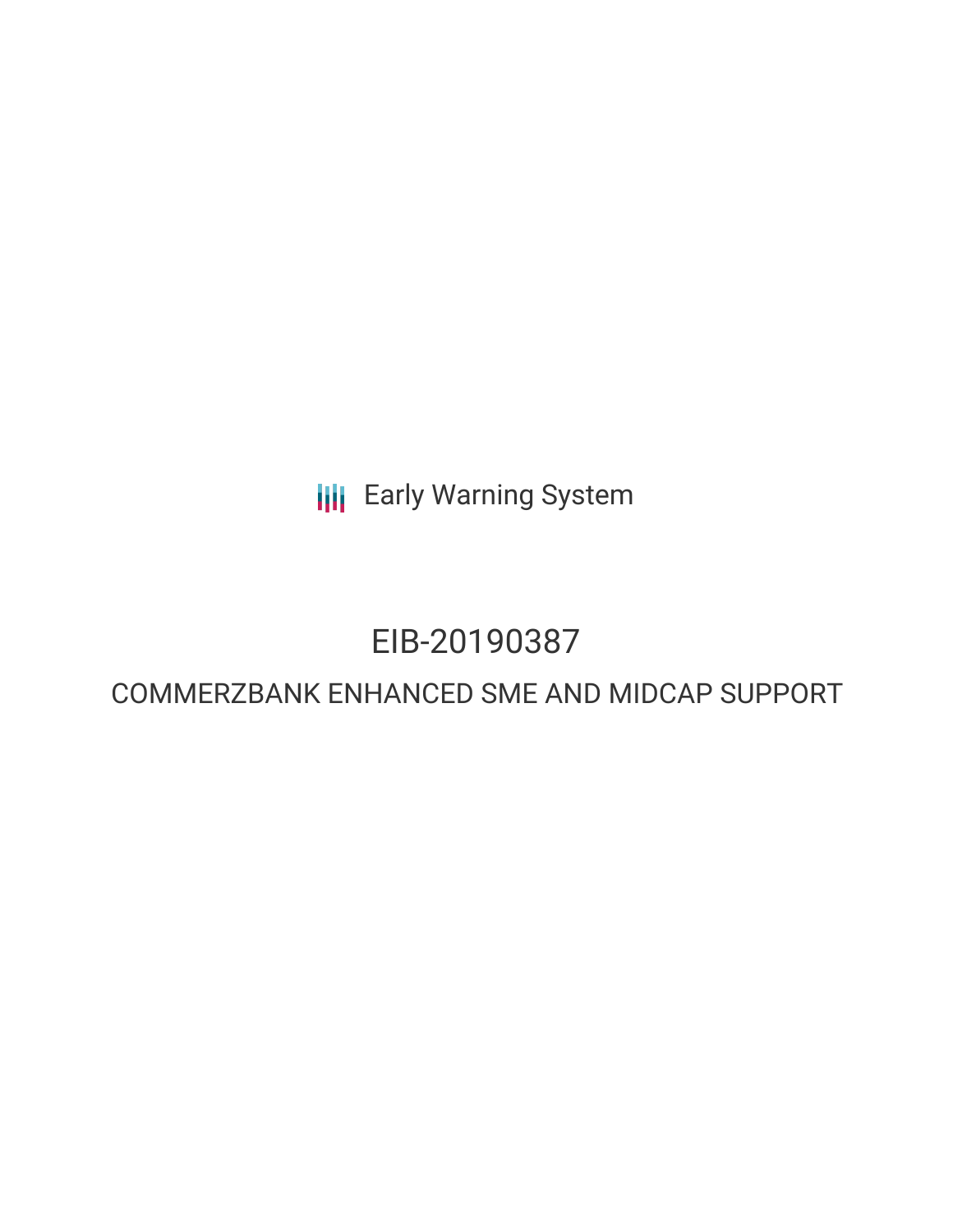

#### **Quick Facts**

| <b>Countries</b>               | Germany                        |
|--------------------------------|--------------------------------|
| <b>Financial Institutions</b>  | European Investment Bank (EIB) |
| <b>Status</b>                  | Approved                       |
| <b>Bank Risk Rating</b>        | U                              |
| <b>Voting Date</b>             | 2019-12-17                     |
| <b>Borrower</b>                | <b>COMMERZBANK AG</b>          |
| <b>Sectors</b>                 | Finance                        |
| <b>Investment Type(s)</b>      | Loan                           |
| <b>Investment Amount (USD)</b> | \$167.27 million               |
| <b>Loan Amount (USD)</b>       | \$167.27 million               |
| <b>Project Cost (USD)</b>      | \$936.72 million               |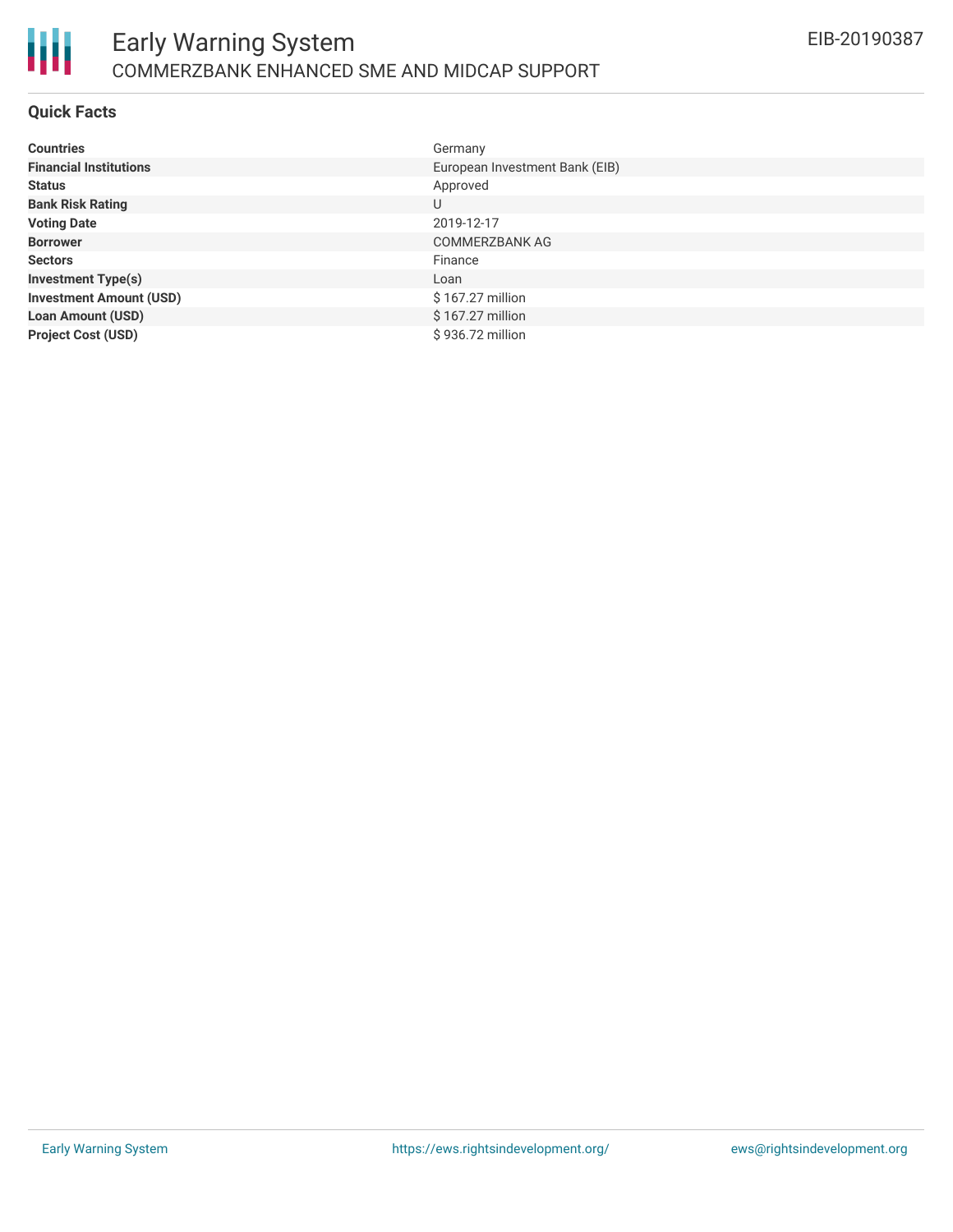



# **Project Description**

According to EIB website, the project aims to enhance access to finance of the target beneficiaries for the benefit of employment, growth and innovation. This will enable Commerzbank to redeploy capital to finance projects carried out by SMEs and midcaps.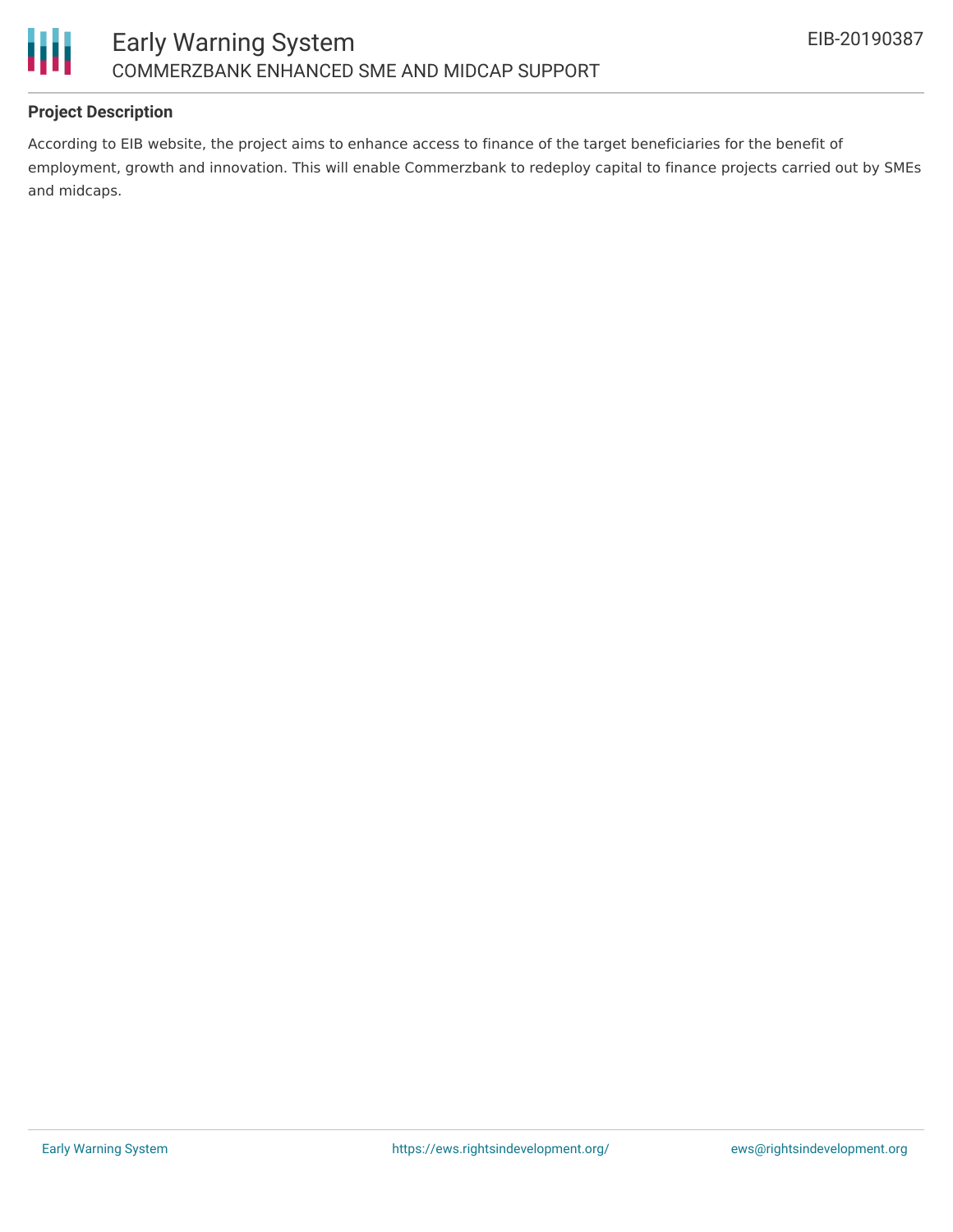#### **Investment Description**

Ш

European Investment Bank (EIB)

### **Financial Intermediary**

Financial Intermediary: A commercial bank or financial institution that receives funds from a development bank. A financial intermediary then lends these funds to their clients (private actors) in the form of loans, bonds, guarantees and equity shares. Financial intermediaries include insurance, pension and equity funds. The direct financial relationship is between the development bank and the financial intermediary.

[Commerzbank](file:///actor/2647/) (Financial Intermediary)